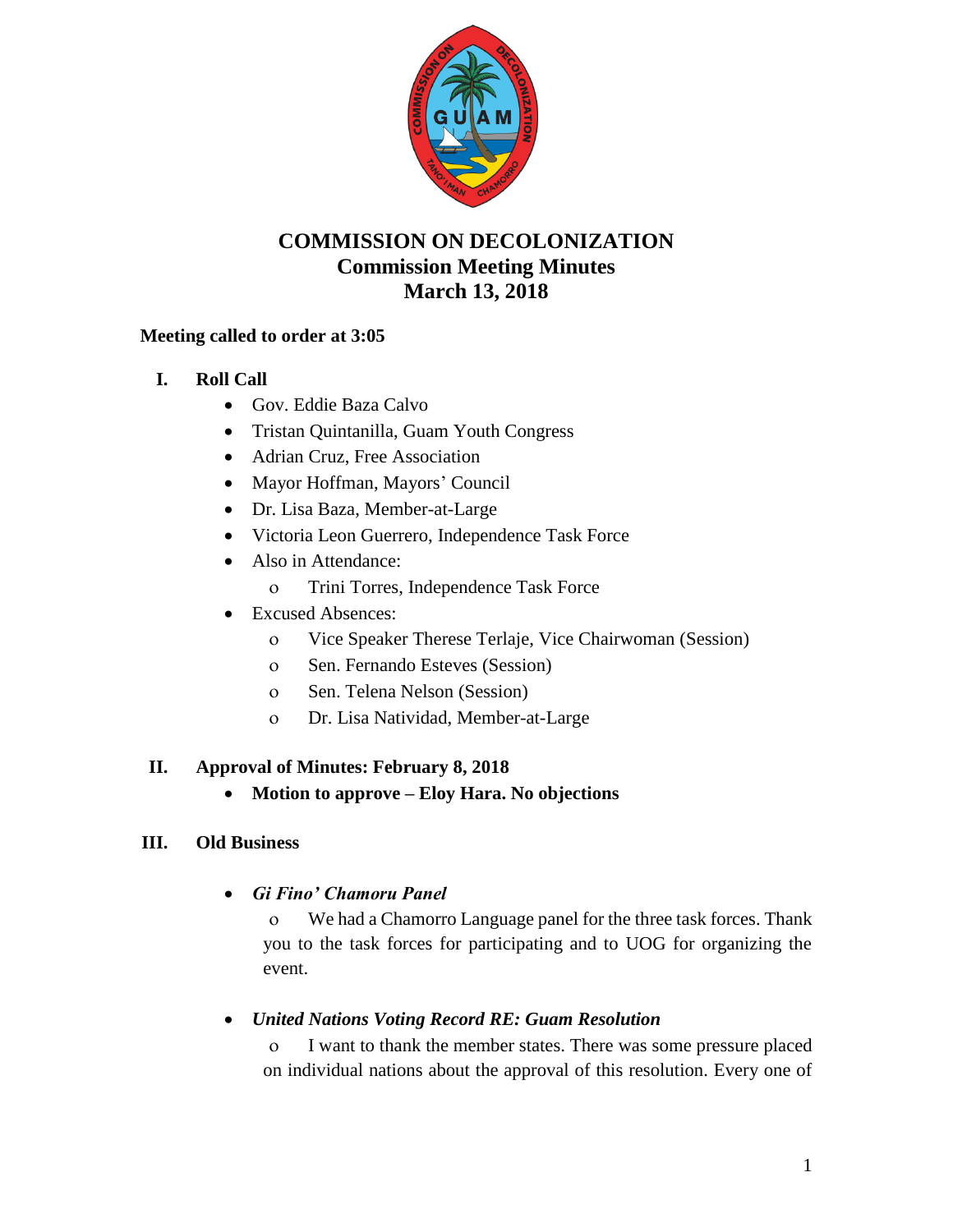

those who voted for us were able to vote for our cause despite some pressures.

Adrian – Will we be sending letters?

 Executive Director – Yes we working on thank you letters. Prior to the vote we sent out letters to ambassadors and their parent countries requesting for their support for that resolution. We are keeping up correspondence, especially for our sister countries in the Pacific. Every time their independence day, we have been sending congratulations. We continue to interact with them in preparation for the regional seminar and then the committee in October, where a resolution will be voted on again.

### **IV. Continuing Business**

#### *Self-Determination Study*

 Executive Director - As of March 6, there have been edits which have been highlighted in yellow. It was put on Google Docs for efficiency in editing. We have only received 3 or 4 edits. There were concerns about knowing which lines were discussed so we did add line numbers as well.

#### *Recommendations to Study* – by Vice Chairwoman Terlaje

 Adrian Cruz - She put that she wants to put the three political status models on hold. That is the whole point of the study - so that the task forces have something to pull from this. We don't agree. We already voted on this and are in motion. I think we need to continue. Motion to continue.

 Dr. Baza – I believe some of her recommendation points have already been included in the MOU. My motion is that recommendations 1,2,3 – that they also be included. I'd like to adopt her language.

 Executive Director – Military presence is mentioned in line 104. The Natural Resources is on line 103. Tax changes is on line 93. Those three aspects are mentioned on line 93, 103, and 104. If there's a need to add anything else, I could add them if the Commission would like.

 Adrian Cruz – Instead of looking at three status options, we can also look at the baseline of the current status quo. I think that's what she wanted to get at. The whole purpose is so that we can pull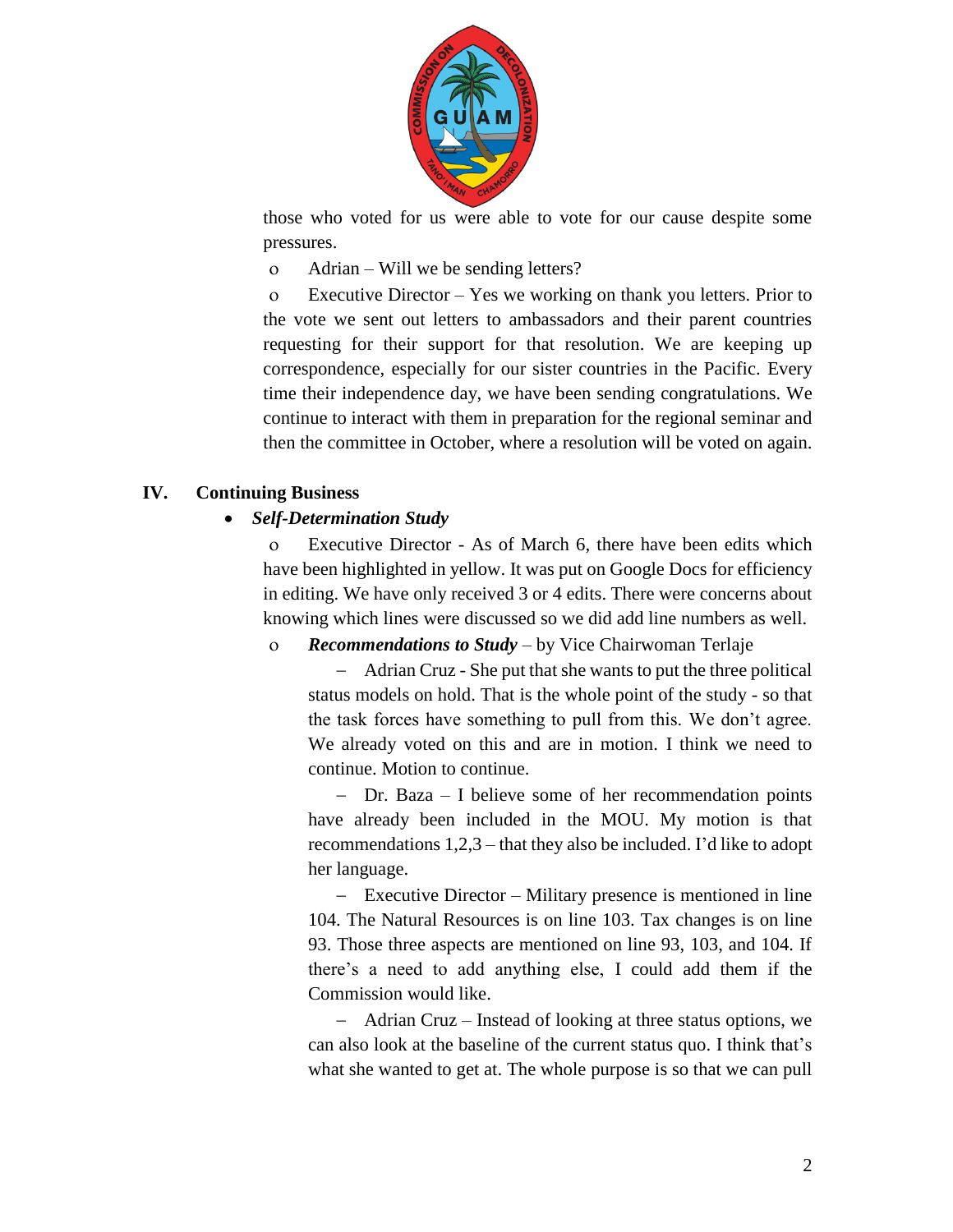

from it. Giving us information about where we're at now won't be helpful.

 Executive Director – line 57 states that RCPP will compare the models to what Guam currently has in terms of resources and advantages.

 Dr. Baza – We need a point of contact. Could you just forward us any communication for the record?

 Executive Director – for the self-determination study, we will start an email log as well. Any communication we have will be included so everyone's aware. I can make that communication log open and available.

 Adrian Cruz – You don't necessarily have to send us the information. Just as long as it's accessible.

Executive Director – we can add that to the website as well.

 Chairman – I think we've established that items 1, 2, and 3 are contained within.

 **Adrian – Motion to move on with the study. No objection. Motion passes.** 

### *Bill 247*

 Executive Director – Last week I sent a copy of Bill 247, introduced by Frank Aguon, to all Commission members and anyone on our Commission listing. Bill 247 gives the Governor the ability to reorganize the government. Decolonization was given a priority number of 307, so any given higher than 300, the Governor has the ability to abolish. Commission members have reached out about sending out a resolution or statement to the legislature. I put it on Google Docs. There have been no edits.

 Dr. Baza – I reviewed it. I think we should include that a large part of our funding is federal from the Department of Interior – so our costs are very low. As commissioners, we don't receive a stipend, that's a nonissue.

Dr. Baza - I think the resolution is fine.

 Adrian Cruz – I think that the language in the last *whereas* can be a lot stronger. A big chunk of our problems right now is because we are a colony. This is the issue that goes to the heart of a lot of other issues.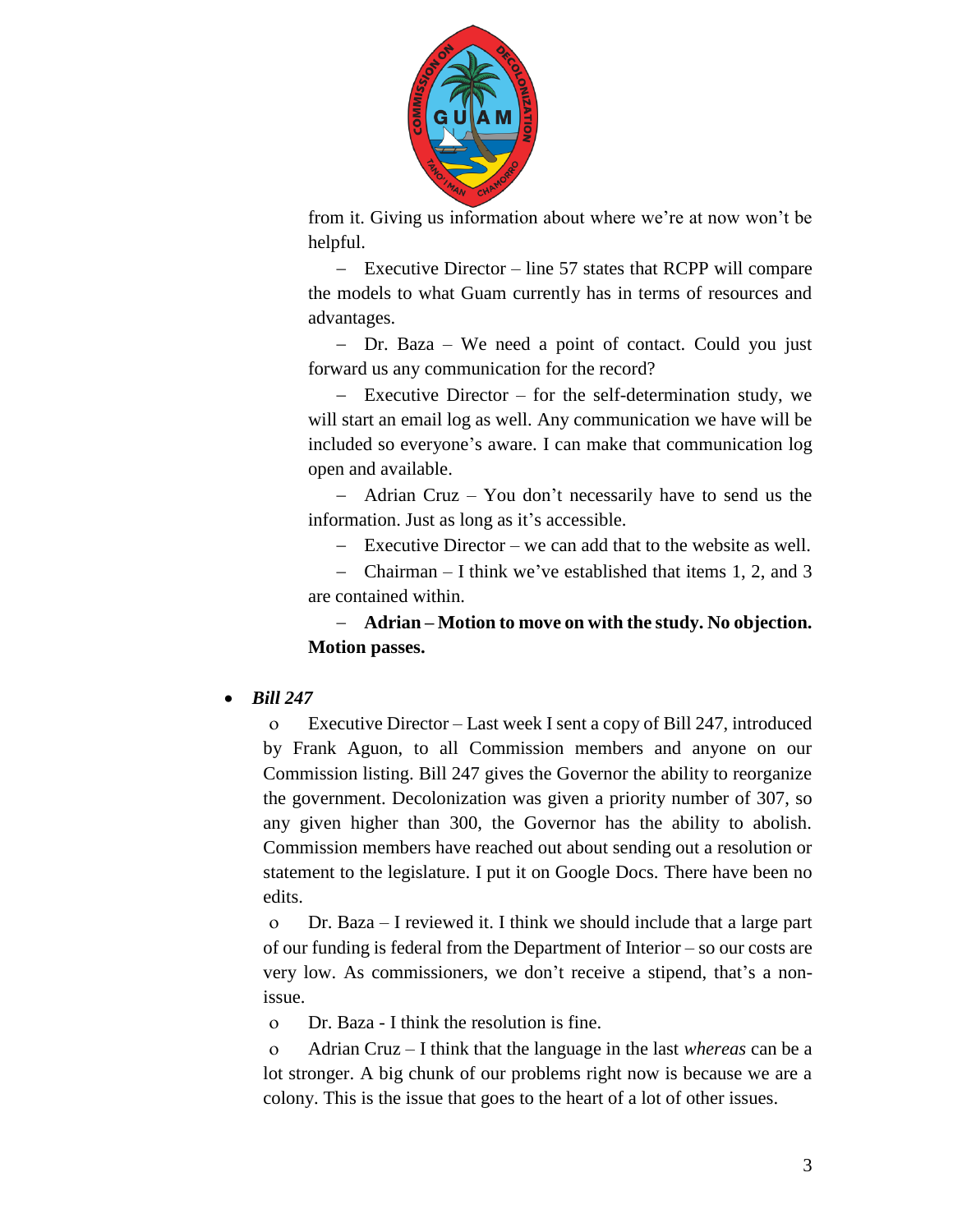

 Victoria L.G. – We can enhance and move up the *whereas* saying this situation because of Guam's colonization and is indicative of the need to decolonize. In times like this, we should actually enhance its priority status. If we were not a colony, we would not be going through what we are going through right now. I can respond to the email to help with the language.

 Chairman – There's a little complication. There's currently a bill that deals with a 2% sales tax to make up for the revenues. I think the amendment was incorporated into this bill that is currently on the session floor. We're going to raise taxes here, but that means you guys need to reorganize. If this thing passes, I'll sign it into law to stabilize the government. As far as im concerned, I agree with you. Rev and Tax is important because it's bringing everything in. As far as im concerned, the COD will be up there. If I need to reorganize and put it in a higher position, I'll do it. You have my commitment. I'm not going to have this Commission go away or allow its role to be minimized. If this bill comes into law, you have my word that we will keep the sanctity of this Commission.

 Executive Director – There is an amendment which mirrors Sen. Aguon's bill right now. I don't know if the Commission would like to send this out immediately after the meeting as it's being discussed right now.

Chairman – we had no consultation on this thing.

Dr. Baza – can I propose that we forward this?

 Victoria Leon Guerrero – Maybe it will be appropriate for the COD to do a statement about these tax cuts and how it is indicative of Guam's current colonial situation and the need for decolonization. Perhaps a press release as well saying something along those lines. This is very much what it's like to be an unincorporated territory. Things that are applied to a community like ours, it is very devastating to our community.

 Executive Director – I recommend we finalize the resolution after this meeting. I will send it to the Speaker, Vice Speaker, Sen. Aguon and CC all Commission members. After, I will send it out to media, and make an official statement to go with it.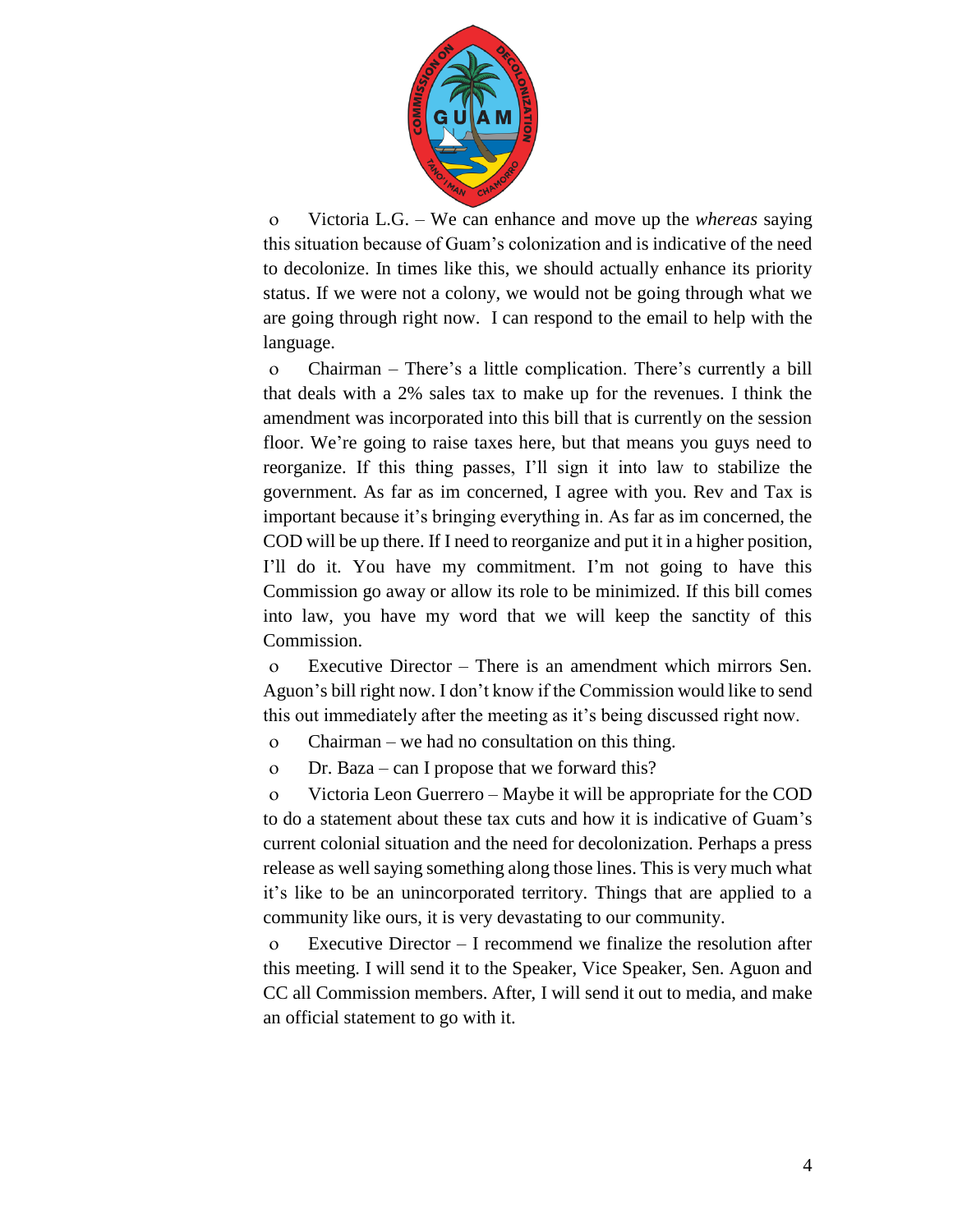

### *Financial Report*

 Executive Director - The financial report shows funds available as of March 12, 2018. Previous fiscal year accounts have an asterisk because they have been placed on reserve to assist with cost containment this fiscal year. We did speak to the task forces and update them.

 FY16 and FY17 rolled over because it was part of the language in the bill that became law. FY18 funds do not carry over because the language was not present in the budget law.

 Trini Torres – Why are the amounts for independence FY16, FY17 are very low compared to the other accounts?

 Executive Director –Yes, Independence has engaged in the most procurement so far. Prior to it being put in reserves, those were also used for the procurement of your printing and other needs.

Victoria Leon Guerrero – it is lower because we spent the most.

 Chairman – they all have the same amount in the beginning; they just have different spending levels.

### *Task Force Updates*

### *Free Association,* Adrian Cruz

 We were all there at the CHamoru Language Forum, which was great. We have our website being built. We have to look for a new place to hold our monthly meetings because a lot of the public places are going to be discontinued for use. We might look into Chamorro Village. Our current place is a public area.

### *Independence,* Victoria Leon Guerrero

 We have a few things coming up. We've got our General Assembly march 29. This month we want to focus on CHamoru identity and pride, similar to our discussion. When we're struggling fiscally, a lot of the cuts come to agencies like COD and CHamoru affairs, which should be priorities for the community. We are looking at the social and psychological benefits of prioritizing culture and language. We are looking at what ways could help instill pride in our community. We would like to honor Tony Palomo who really stressed the value of the CHamoru perspective. We are going to do a teach-in about how we can learn CHamoru even as adults.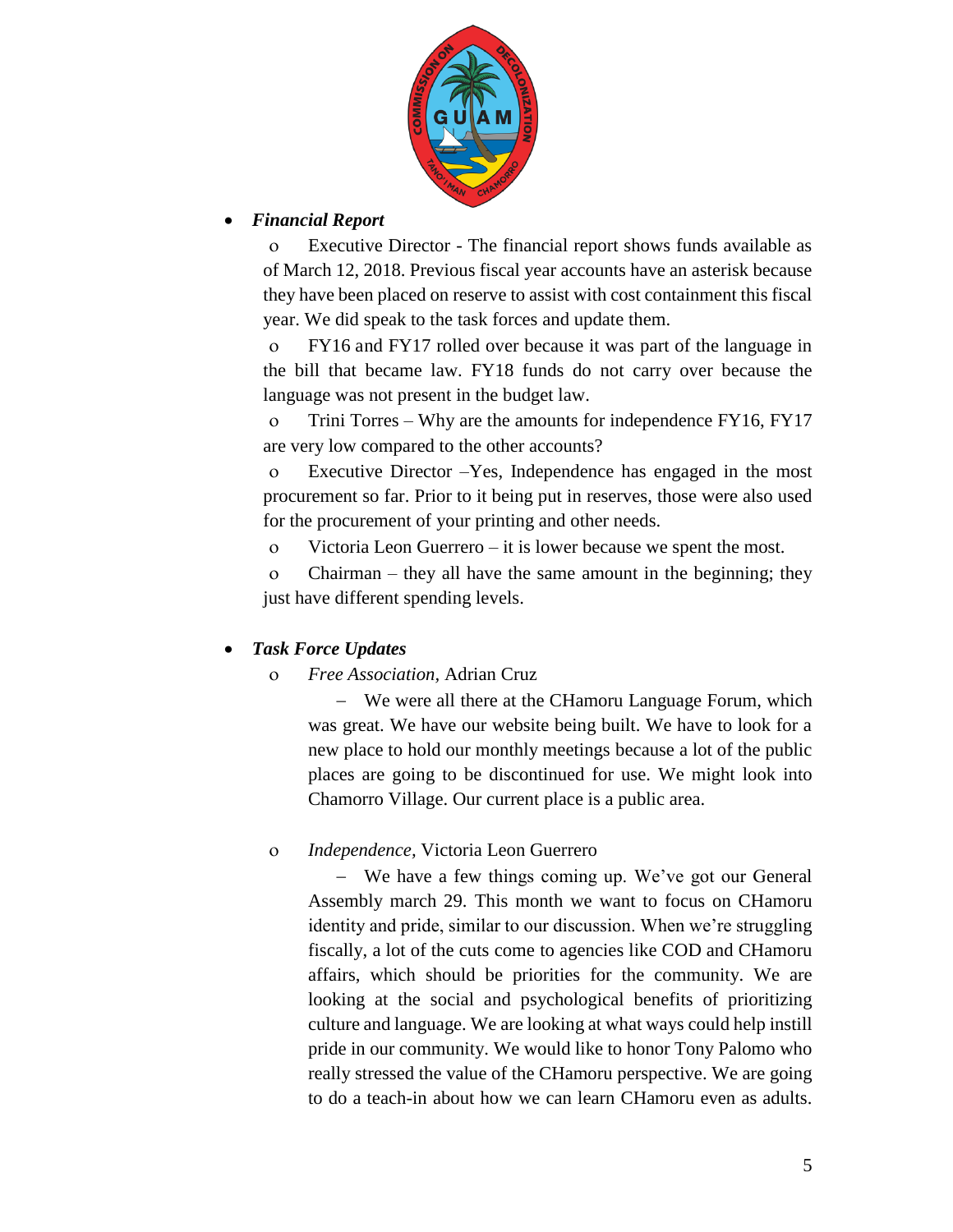

We are going to do a second Ayuda Manainata event, exactly a month before war claims are due. It is scheduled May 19 at UOG. We are appealing to everyone in the Commission to see if anyone would want to volunteer. Last year we had two notaries, and we are also looking for other volunteers and people who would like to donate food.

#### *Statehood,* Eloy Hara

- Senator Duenas has had a major surgery and has been out for the last month or so. We are ahead in our studies and plans. We had some setbacks in terms of asking the Director if we could rent a container to put someplace and pass out all the information we have. We may not be able to do that. We've been through our educational process through every village on island. We've found out that we don't reach enough people like that. The media is probably our best bet. We are saving our money to go out in mass media promotion through a media campaign

### **V. New Business**

### *Social Marketing Plan*

 Dr. Baza- Dr. Natividad proposes that the class submit a proposal for a social media marketing for the Commission to look at. I think independence has been effective in that regard, but to have students create a plan for other people their age is a great idea. Dr. Natividad is proposing this with Dr. Rivera at UOG. Once we approve it, they could work on their proposal. I thought it was a great idea, especially coming from that generation. I'm interested to see what they have to say. There were students at UOG asked about self-determination and decolonization. The response that they got was that they weren't very interested. I'm wondering if this is because we are not getting the message across. The proposal is not to approve anything – it is only for them to submit a proposal and a cost estimate. If we are in agreement, then we can adopt it. Eloy Hara – It is very exciting to see what they might do. When we go out, there doesn't seem to be enough interest.

 Dr. Baza – I think Youth Congress would be great to work with them as well.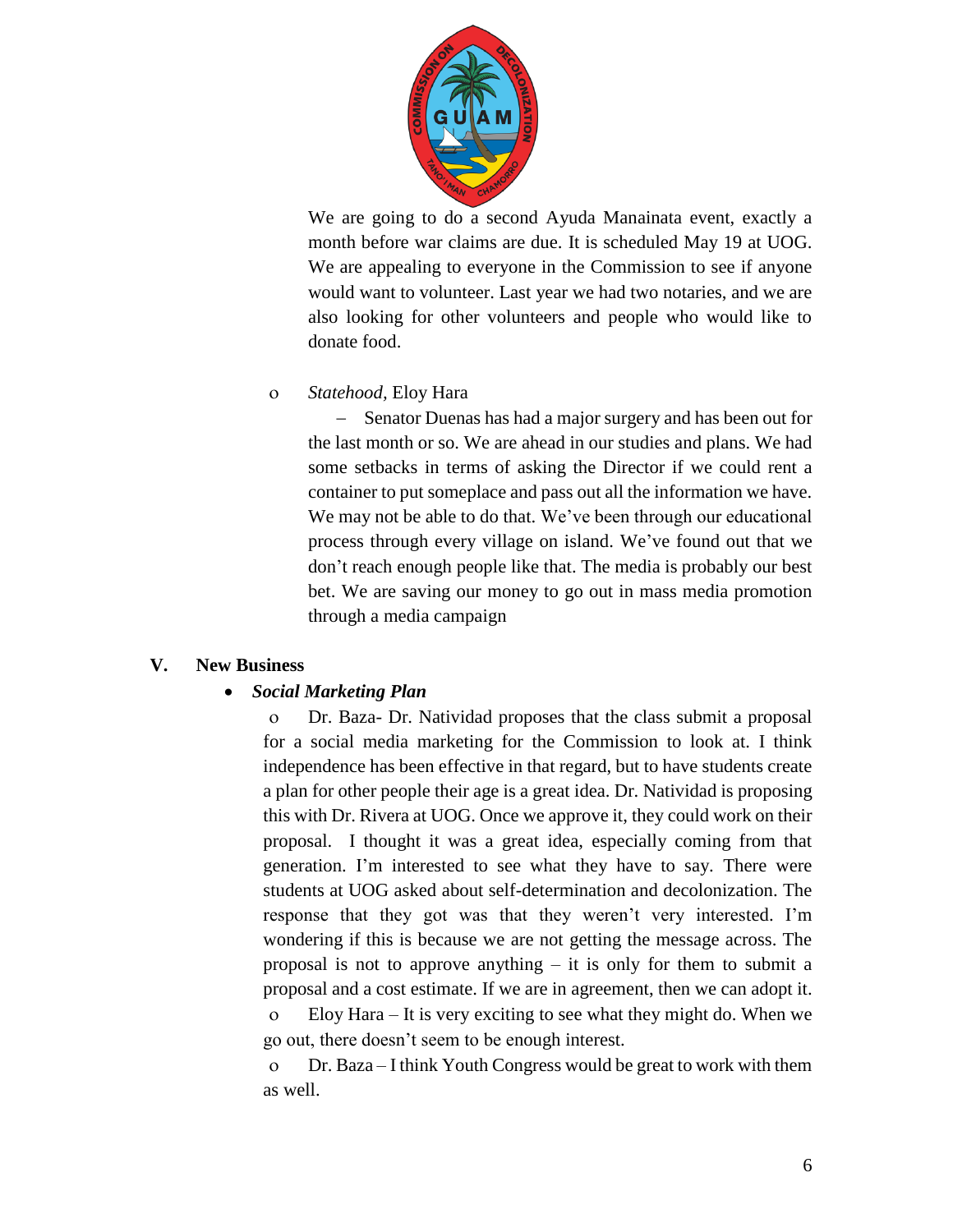

 Tristan Quintanilla – Is the CHamoru studies program involved with this at all?

 Dr. Baza – I think it is just the public administration and public policy students, I believe it is a cohort of Dr. Rivera's. **My motion is just to allow them to submit a proposal. No objections. Motion passes.**

#### *"One Guam" Project*

 Executive Director - We'd like to invite the UOG MPA Practicum class to the table to present.

 Amanda Shelton – we are here to present our final class project, called One Guam. It is going to be a gubernatorial candidate debate on the topic of decolonization. We are here to seek the Commission's support. We'd like to meet with the different task forces to develop the material and put together our research project.

 Marge – We just got confirmation from the 5 candidates. It is a twopart debate. The first round, each candidate will have a 2 minute opening statement, and then each will answer a question for 2 minutes, and others can rebut for 1 minute. A 20 minute intermission will take place, and then the second round will be identical to the first with the exception of a one minute closing statement. We will also be conducting a candidate briefing to cover all the housekeeping rules. It is also to ensure the order formation by lot – to give them the opportunity to position themselves with candidate staging, and the introduction position, and the order of candidates' questions and responses.

 Amanda Shelton – This is a pivotal point in the islands history. We as a class are not subject matter experts on self-determination. That is why we are here to seek your support to make sure we put on an impactful event that will help to educate the public. We are looking for your support in the planning stages as well as financial support, perhaps the purchasing of tickets to give out to the community however you deem appropriate (schoolchildren or members of task forces).

 Chairman- In hindsight, the emphasis on the discussion of decolonization has never been high on list of issues in many debates. I think there is a heightened sense with the gubernatorial campaigns to discuss the issue. I see the need for this. Then it becomes part of the discussion.